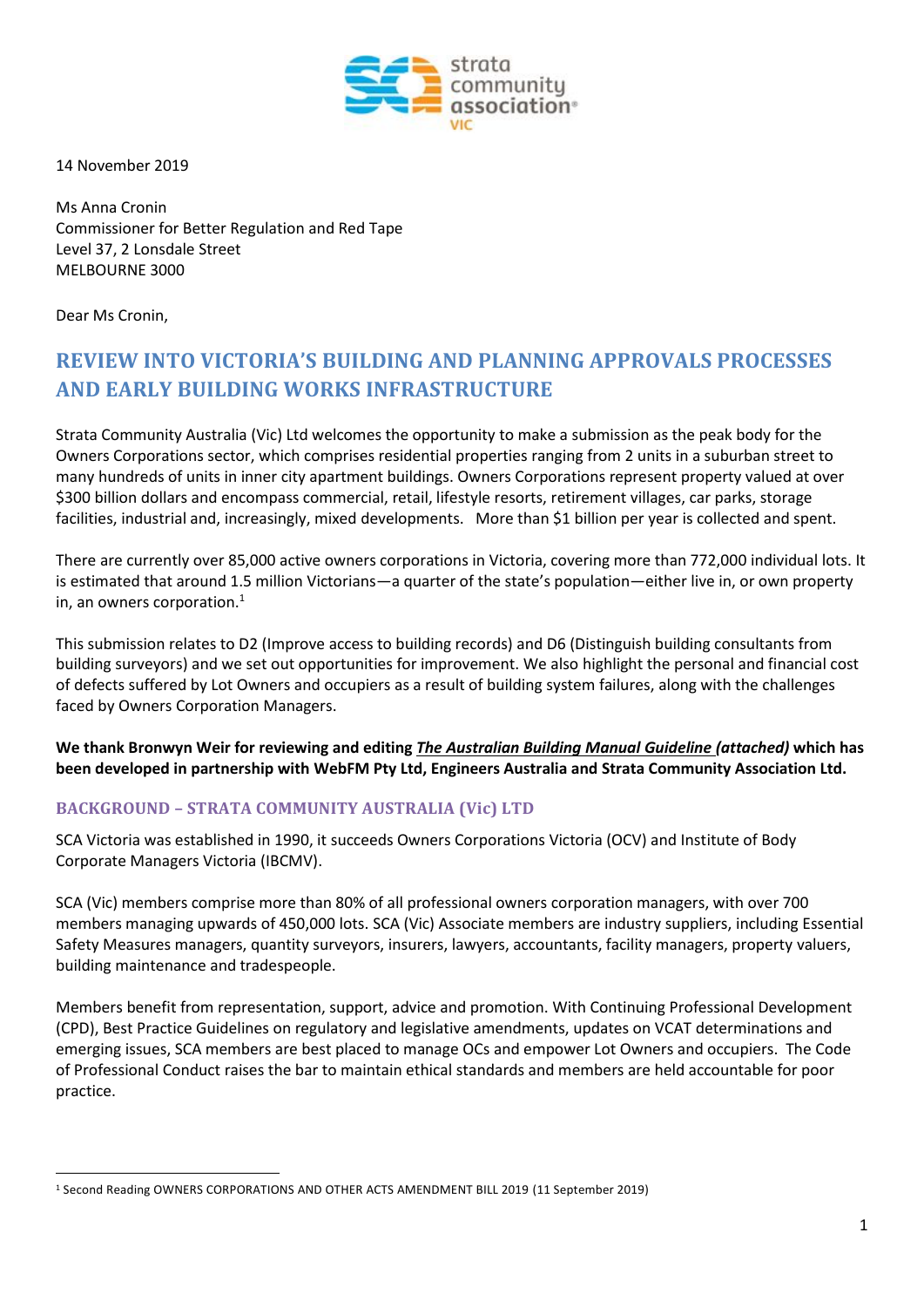

Owners Corporation Lot Owners benefit from free SCA introductory courses on the strata community sector and through subsidised committee training on roles, rights and responsibilities. A new Lot Owners membership category is being established.

A robust SCA (Vic) complaints process formalises investigation, mediation and processes for dispute resolution between Owners Corporations and their SCA member managers; and also on professional conduct issues between SCA members with a focus on sanctions, disciplinary action and mentoring.

In Victoria, the Owners Corporations Act 2006 defines an Owners Corporation as a *'body corporate which is incorporated by registration of a plan of subdivision or a plan of strata or cluster subdivision.'* The individual Lot Owners form a collective known as an Owners Corporation. This is a legal entity which must comply with its governing legislation and enabled regulations.

Owners Corporations can choose to appoint a registered manager who will act on their direction, including engaging contractors for maintenance and repairs, on behalf of the OC. The responsibility to maintain common property and shared services is that of the owners corporation. The manager assists the OC to meet these and other obligations. As part of the Annual General Meeting, Lot Owners collectively agree on a budget to the fund ongoing maintenance and shared service costs. Items agreed can include the management fee, caretaking costs including gardening, utility charges, repairs to essential services and insurance premiums. These are funded through fees/levies.

Only Lot owners have a vote and that vote can be exercised as one vote one value, or, in Victoria, can be based on the Lot Entitlement which may include carpark and storage spaces. Legislation does not permit tenants and other residents to be members of the Owners Corporation or to vote.

A Registered Manager is defined and dealt with in Part 6 of the Owners Corporations Act 2006 (Victoria), which sets out the appointment and removal of a manager, functions of manager where there is a committee, or no committee, the duties of a manager and other matters, including provision for a manager to return records within 28 days of termination of appointment by the Owners Corporation.

### **To put the Owners Corporation sector in context:**

| owners corporations in victoria |                          |                      |
|---------------------------------|--------------------------|----------------------|
|                                 | <b>Number of lots in</b> | <b>Percentage of</b> |
|                                 | the owners               | owners               |
|                                 | corporations             | corporations in      |
|                                 |                          | <b>Victoria</b>      |
|                                 | $0 - 2$ lots             | 75.33%               |
|                                 | $3 - 9$ lots             | 15.32%               |
|                                 | $10 - 49$ lots           | 8.31%                |
|                                 | $50 - 99$ lots           | 0.58%                |
|                                 | 100 or more lots         | 0.46%                |
|                                 |                          |                      |

#### Size of owners corporations in Victoria

Source: Consumer Property Acts Review Issues Paper No. 2 Owners corporations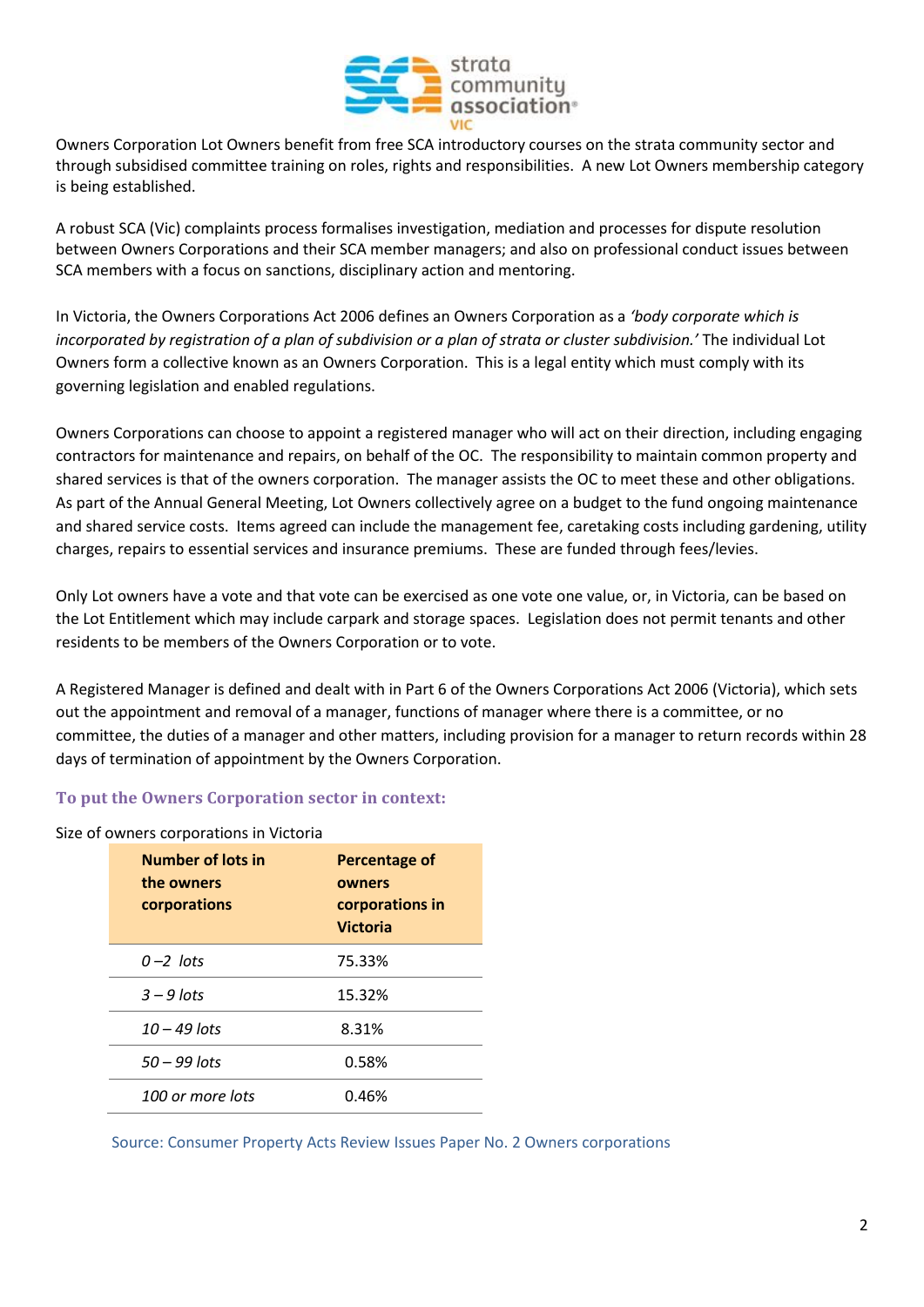

# **1. SCA (Vic) seeks to highlight the impact of building defects, non-compliant and notfit-for-purpose products and materials on the Owners Corporations Sector from a consumer and community perspective.**

According to the June 2019 report "An Examination of Building Defects in Residential Multi-owned Properties"<sup>2</sup> the most common defects are water ingress, internal and external wall cracking, roofing and guttering problems and tiling faults. These are mainly the result of poor workmanship. SCA (Vic) welcomes the *Building Amendment (Registration of Building Trades and Other Matters) Act 2018* enabling the introduction of registration and licensing for, at a minimum, carpenters, bricklayers, water-proofers, plasterers, and footing and slab workers. This will improve training and therefore competency.

While the consumer rightly expects that builders carry out construction works with reasonable skill and care, the reality is that inadequate building code regulation and certification has led to systemic failure.

There will always be some building industry operatives who seek out and take advantage of legislative and regulatory loopholes – you can't regulate against greed and dishonesty. However, lack of consequences and sanctions has increased this cohort, who see fines and settlements as the cost of doing business. Worse is the "phoenixed" builder who has avoided any liability for rectification. **Strata Community Association Australasia** Ltd welcomes the recent reintroduction of the Federal Government's *Treasury Laws Amendment (Combating Illegal Phoenixing) Bill 2019*.

**Strata Community Australia (Vic) Ltd** welcomes the Victorian Government's *Building Amendment (Cladding Rectification) Bill 2019* and *Building and Environment Protection Legislation Amendment Bill 2019.* The legislation and enabled regulations will strengthen the powers of regulators to investigate and take action against illegal phoenix activity, so "*The VBA will be able to refuse applications for new registration, or renewal of registration, if the applicant is suspected to have engaged in illegal phoenix activity at any time over the previous two years"* and provide greater scrutiny of *"company directors, secretaries and influential persons as part of the registration process."* Importantly, the legislation "*expands existing suspension powers for building practitioners responsible for unsafe works to ensure that plumbers and architects can also face immediate suspension. This power was introduced for building practitioners in 2018 and has already been used by the VBA." 3* This recognises the extent of the aforementioned water and wall cracking related defects.

The previously referenced *Building Amendment (Registration of Building Trades and Other Matters) Act 2018* also banned high risk external wall cladding products; facilitated the VBA to act as the relevant Building Surveyor and established the *Cladding Rectification Agreement* (CRA) scheme, a three-way voluntary agreement between an owner or owners corporation, lender and council to fund cladding rectification works, with loan repayments made over time through the council rates system.

Once again, the Lot Owner, already the broken part of the building chain, potentially smashed financially, was told that there was no consumer protection, as they were ordered to rectify dangerous cladding on a building they purchased in good faith. To date, no CRAs have been entered.

**Owners and occupants of all strata properties have a right and need to know the dangers in their built environment.** Strata Owners Corporation Managers act on behalf of the Lot Owners to maintain and repair assets of the Owners Corporation on "Common property" which includes *"any parts of the land, buildings and airspace that are not lots on the plan of subdivision. It may include gardens, passages, walls, pathways, driveways, stairs, lifts, foyers and fences."<sup>4</sup>*

<sup>2</sup> Nicole Johnston (Deakin University) and Sasha Reid (Griffith University) 2.3.2 Page 10

<sup>3</sup> <https://www.premier.vic.gov.au/stronger-powers-for-building-regulator-under-new-law/> 29/10/19

<sup>4</sup> <https://www.consumer.vic.gov.au/housing/owners-corporations/definitions>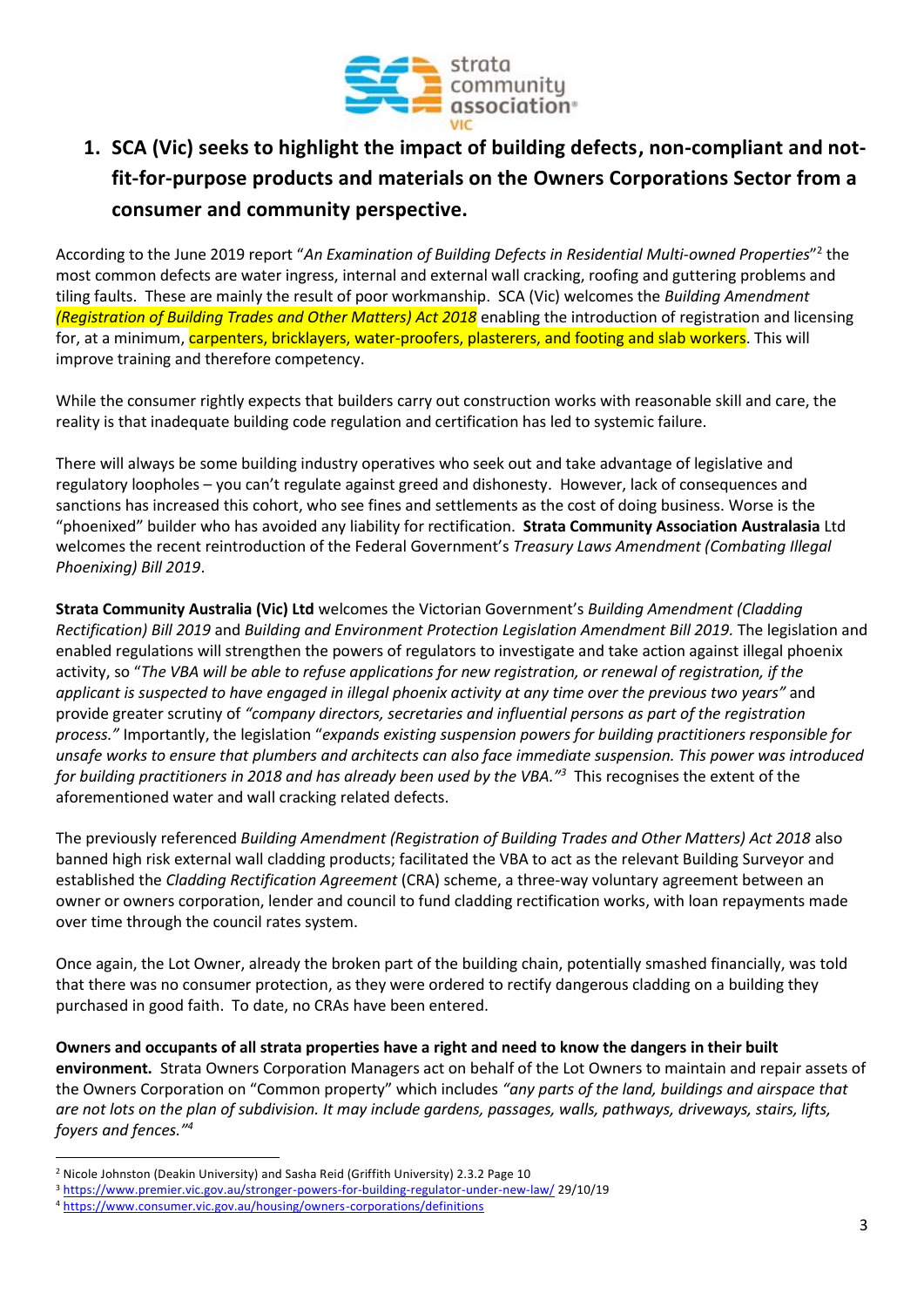

Owners corporation levies pay for maintenance of Essential Safety Measures (ESM) in common areas such as fire systems. As a result of defects, urgent repairs including wiring, water leaks and mould lead to unbudgeted expenses and/or insurance excess and legal costs. With this increased financial pressure, some Lot Owners are not paying Owners Corporation levies. Investors and owner occupiers affected are struggling to meet mortgage commitments for properties worth significantly less than what they paid for them. Cladding is the tip of the iceberg.

According to Consumer Action Law Centre's "*Who is Making Australians Bankrupt?"* report released in August, 12% of creditors issuing petitions for bankruptcy relate to strata property levies.<sup>5</sup>

While a legislative line has been drawn in the sand to improve building regulation going forward, for Lot Owners and occupiers there is no mitigation for personal anguish and financial loss resulting from systemic regulatory failure.

# **2. SCA (Vic) seeks to highlight the impact that inaccessible, poor quality and incomplete building records, including fixtures, fittings and appliances, has on the Owners Corporations Sector from a consumer and community perspective.**

The time for blame, finger pointing and criticism about the calamities in the built environment have passed. The missing link in the building chain is the end user – the owners and occupiers of defect-ridden buildings whose lives have been turned upside down by unsafe, non-compliant and not-fit-for-purpose building products.

We acknowledge the Building Ministers' Forum commitment to address the crisis in building confidence with the commissioning of independent experts, Professor Peter Shergold AC and Ms Bronwyn Weir, *"to undertake an external assessment of the compliance and enforcement systems for the building and construction industry across Australia and the potential for further or additional reforms." 6*

## **D2. Improve access to building records**

As acknowledged in this review discussion paper, Recommendation 20 of the Shergold Weir "Building Confidence *Improving the effectiveness of compliance and enforcement systems for the building and construction industry across*  Australia<sup>"7</sup> report relates to building documentation being produced and held inconsistently, usually incomplete, ad hoc and in hard copy.

The focus now needs to expand to the end user of the building information– consumers in the built environment being strata Lot Owners. To ensure buildings and assets are maintained as required and Essential Safety Measures are compliant, building input information needs to form a 'living' document, recording product recalls, replacements and rectification works for equipment and systems on an ongoing basis.

Strata managers procure routine maintenance and other works at the direction of and on behalf of Lot Owners. Currently, building product and user manuals can be non-existent, incomplete or difficult to access. This makes organising and contracting works inefficient, time consuming and more costly.

7[https://www.industry.gov.au/sites/default/files/July%202018/document/pdf/building\\_ministers\\_forum\\_expert\\_assessment\\_](https://www.industry.gov.au/sites/default/files/July%202018/document/pdf/building_ministers_forum_expert_assessment_-_building_confidence.pdf) [\\_building\\_confidence.pdf](https://www.industry.gov.au/sites/default/files/July%202018/document/pdf/building_ministers_forum_expert_assessment_-_building_confidence.pdf)

<sup>5</sup> <https://consumeraction.org.au/20190813-forced-bankruptcy-report/>

<sup>6</sup> <https://apo.org.au/sites/default/files/resource-files/2018/05/apo-nid171286-1075611.pdf>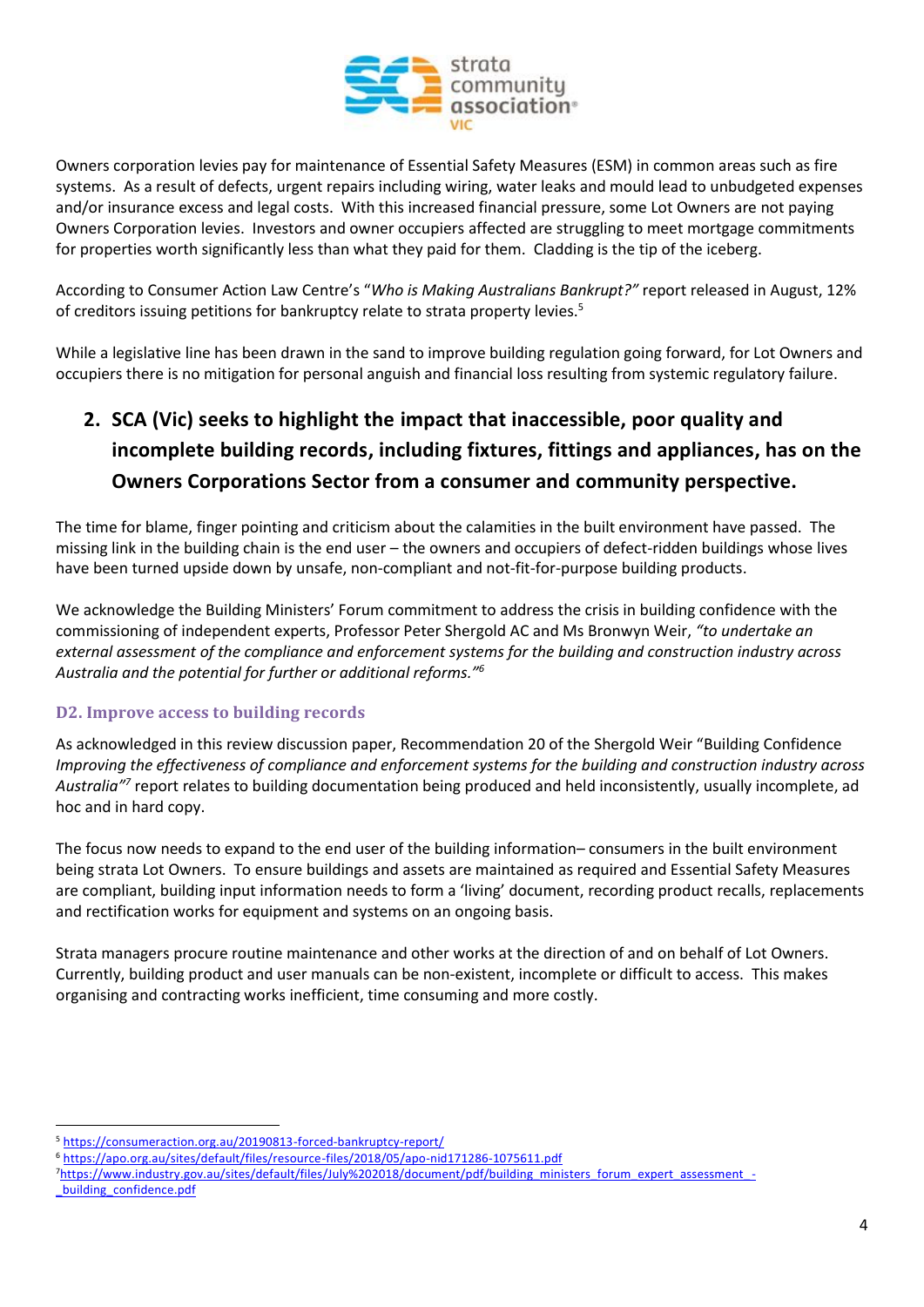

**The Strata Community Association seeks to ensure that all building documentation from permit stage and soil testing, to application for an Occupancy Permit, includes a register of all:**

- **building materials, plans, modifications, substitutions**
- **products used**
- **appliances, fixtures and fittings; and**
- **equipment and system manufacturer and warranty information.**

**This should be prescribed to ensure it is consistently prepared and required to be handed over by law from the developer (initial owner) to the new owners (Owners Corporation) prior to an Occupancy Permit (for a new building) or Certificate of Final Inspection (for a renovation) on completion of work, being approved.**

The Relevant Building Surveyor would sign off on the documentation, which provides a final audit in the building process. The new owners and or/their representatives would accept the *Building Manual* and consent to the Occupancy Certificate. Policies would be established about unreasonable withholding of consent.

#### **Strata Community Australia (Ltd) agrees in principle with the** *Proposed improvement* **in clause 85 of the discussion paper, that:**

*A central database for Victoria that is managed by the VBA is the intention of the Victorian Government. In the longer term, the Building Activity Management System (BAMS) platform, recently introduced by the VBA to manage building permit numbers, is intended to provide a central building records database.*

*Once the needed software and infrastructure are in place through BAMS, councils could be assisted to migrate existing digitised records to BAMS and digitise and lodge remaining hard copy building information.* 

*The intention of the BAMS system is that building surveyors would lodge records electronically direct to BAMS and would have unlimited access to records held in BAMS to support them to perform their building permit and enforcement functions. Councils would use the access they have through BAMS to records in their jurisdictions to respond to public requests for access to records.* 

**From a policy and practical perspective, we flag a few concerns with regard to data storage:** 

- **• Who pays for hosting the data**
- **• Who gets access to the data**
- **• What form is the data in**
- **• Who manages access/authorisation/limits/removal**
- **• Who provides the data and when**
- **• What QA system is in place to ensure its accurate**

Hosting a large number of files (a \$1b project = 100,000+ documents) is not a solution, it's a problem. The creation of the data is from a very large pool of providers, designers (could be 10-100), sub-contractors (say 50-200), plus client based teams. You could have up to 200+ users on a single project covering supply of data, checking of data and acceptance of the data. Provision of files is only part of the process, provision of asset schedules, maintenance tasks, meta data to suit client systems is a major issue (how do they use it in their systems if it's not matched) and requires in depth consideration and modelling for future needs.

**We recommend that the central building records database be extended to include fixtures, fittings and appliances to track faulty product identification and location, subsequent replacements and assist with recalls. This will ensure all Lot Owners and occupiers as well as Owners Corporation Managers have access to relevant information for their built environment. The** *Manual Guideline* **also contains a User Sub manual for all equipment and systems.**